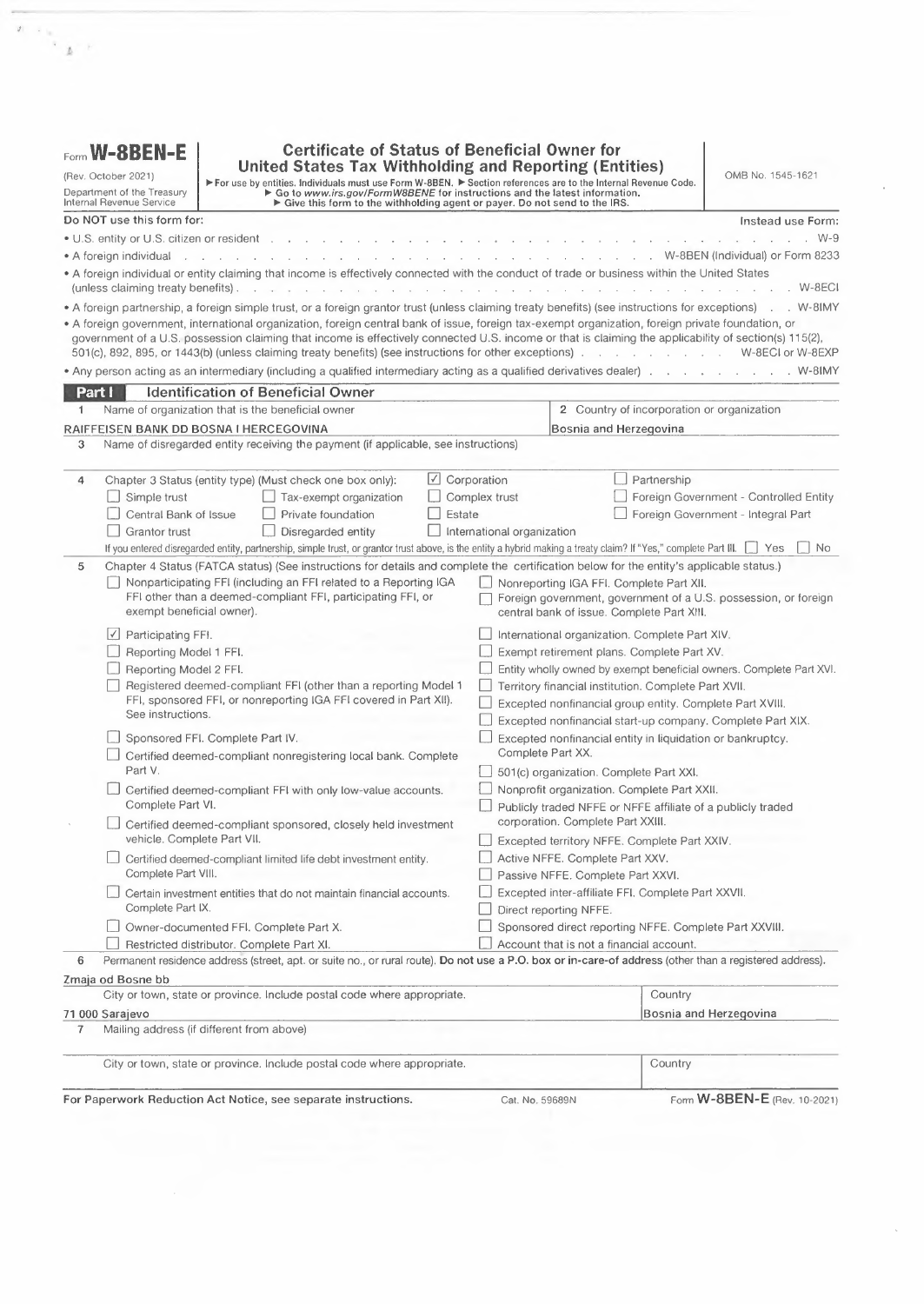|                   | Part I                                                                                                                                                                                                                                                                                                                                                                                                                                   | Identification of Beneficial Owner (continued)                               |                                                                                                                                                                                                                                                                                        |  |  |
|-------------------|------------------------------------------------------------------------------------------------------------------------------------------------------------------------------------------------------------------------------------------------------------------------------------------------------------------------------------------------------------------------------------------------------------------------------------------|------------------------------------------------------------------------------|----------------------------------------------------------------------------------------------------------------------------------------------------------------------------------------------------------------------------------------------------------------------------------------|--|--|
| 8                 | U.S. taxpayer identification number (TIN), if required                                                                                                                                                                                                                                                                                                                                                                                   |                                                                              |                                                                                                                                                                                                                                                                                        |  |  |
| 9a                | GIIN                                                                                                                                                                                                                                                                                                                                                                                                                                     | b Foreign TIN                                                                | c Check if FTIN not legally required.<br>EH                                                                                                                                                                                                                                            |  |  |
| 10                | 28CWN4.00005.ME.070<br>Reference number(s) (see instructions)                                                                                                                                                                                                                                                                                                                                                                            | 4200344670009                                                                |                                                                                                                                                                                                                                                                                        |  |  |
|                   |                                                                                                                                                                                                                                                                                                                                                                                                                                          |                                                                              |                                                                                                                                                                                                                                                                                        |  |  |
|                   | Note: Please complete remainder of the form including signing the form in Part XXX.                                                                                                                                                                                                                                                                                                                                                      |                                                                              |                                                                                                                                                                                                                                                                                        |  |  |
| Part II           |                                                                                                                                                                                                                                                                                                                                                                                                                                          |                                                                              | Disregarded Entity or Branch Receiving Payment. (Complete only if a disregarded entity with a GIIN or a                                                                                                                                                                                |  |  |
|                   |                                                                                                                                                                                                                                                                                                                                                                                                                                          |                                                                              | branch of an FFI in a country other than the FFI's country of residence. See instructions.)                                                                                                                                                                                            |  |  |
| 11                | Chapter 4 Status (FATCA status) of disregarded entity or branch receiving payment                                                                                                                                                                                                                                                                                                                                                        |                                                                              |                                                                                                                                                                                                                                                                                        |  |  |
|                   | Branch treated as nonparticipating FFI.                                                                                                                                                                                                                                                                                                                                                                                                  | Reporting Model 1 FFI.                                                       | U.S. Branch.                                                                                                                                                                                                                                                                           |  |  |
|                   | Participating FFI.                                                                                                                                                                                                                                                                                                                                                                                                                       | Reporting Model 2 FFI.                                                       |                                                                                                                                                                                                                                                                                        |  |  |
| $12 \overline{ }$ | registered address).                                                                                                                                                                                                                                                                                                                                                                                                                     |                                                                              | Address of disregarded entity or branch (street, apt. or suite no., or rural route). Do not use a P.O. box or in-care-of address (other than a                                                                                                                                         |  |  |
|                   |                                                                                                                                                                                                                                                                                                                                                                                                                                          |                                                                              |                                                                                                                                                                                                                                                                                        |  |  |
|                   | City or town, state or province. Include postal code where appropriate.                                                                                                                                                                                                                                                                                                                                                                  |                                                                              |                                                                                                                                                                                                                                                                                        |  |  |
|                   | Country                                                                                                                                                                                                                                                                                                                                                                                                                                  |                                                                              |                                                                                                                                                                                                                                                                                        |  |  |
| 13                | GIIN (if any)                                                                                                                                                                                                                                                                                                                                                                                                                            |                                                                              |                                                                                                                                                                                                                                                                                        |  |  |
| Part III          |                                                                                                                                                                                                                                                                                                                                                                                                                                          | Claim of Tax Treaty Benefits (if applicable). (For chapter 3 purposes only.) |                                                                                                                                                                                                                                                                                        |  |  |
| 14                | I certify that (check all that apply):                                                                                                                                                                                                                                                                                                                                                                                                   |                                                                              |                                                                                                                                                                                                                                                                                        |  |  |
| a                 | $\Box$ The beneficial owner is a resident of                                                                                                                                                                                                                                                                                                                                                                                             |                                                                              | within the meaning of the income tax                                                                                                                                                                                                                                                   |  |  |
|                   | treaty between the United States and that country.                                                                                                                                                                                                                                                                                                                                                                                       |                                                                              |                                                                                                                                                                                                                                                                                        |  |  |
| b                 | be included in an applicable tax treaty (check only one; see instructions):                                                                                                                                                                                                                                                                                                                                                              |                                                                              | The beneficial owner derives the item (or items) of income for which the treaty benefits are claimed, and, if applicable, meets the<br>requirements of the treaty provision dealing with limitation on benefits. The following are types of limitation on benefits provisions that may |  |  |
|                   | Government                                                                                                                                                                                                                                                                                                                                                                                                                               |                                                                              | Company that meets the ownership and base erosion test                                                                                                                                                                                                                                 |  |  |
|                   | Tax-exempt pension trust or pension fund                                                                                                                                                                                                                                                                                                                                                                                                 |                                                                              | Company that meets the derivative benefits test                                                                                                                                                                                                                                        |  |  |
|                   | Other tax-exempt organization                                                                                                                                                                                                                                                                                                                                                                                                            |                                                                              | Company with an item of income that meets active trade or business test                                                                                                                                                                                                                |  |  |
|                   | Publicly traded corporation<br>Subsidiary of a publicly traded corporation                                                                                                                                                                                                                                                                                                                                                               | No LOB article in treaty                                                     | Favorable discretionary determination by the U.S. competent authority received                                                                                                                                                                                                         |  |  |
|                   |                                                                                                                                                                                                                                                                                                                                                                                                                                          |                                                                              | Other (specify Article and paragraph):                                                                                                                                                                                                                                                 |  |  |
| $\mathbf{C}$      | The beneficial owner is claiming treaty benefits for U.S. source dividends received from a foreign corporation or interest from a U.S. trade<br>or business of a foreign corporation and meets qualified resident status (see instructions).                                                                                                                                                                                             |                                                                              |                                                                                                                                                                                                                                                                                        |  |  |
|                   | Special rates and conditions (if applicable-see instructions):                                                                                                                                                                                                                                                                                                                                                                           |                                                                              |                                                                                                                                                                                                                                                                                        |  |  |
|                   | The beneficial owner is claiming the provisions of Article and paragraph                                                                                                                                                                                                                                                                                                                                                                 |                                                                              |                                                                                                                                                                                                                                                                                        |  |  |
|                   | of the treaty identified on line 14a above to claim a                                                                                                                                                                                                                                                                                                                                                                                    |                                                                              | % rate of withholding on (specify type of income):                                                                                                                                                                                                                                     |  |  |
|                   | Explain the additional conditions in the Article the beneficial owner meets to be eligible for the rate of withholding:                                                                                                                                                                                                                                                                                                                  |                                                                              |                                                                                                                                                                                                                                                                                        |  |  |
|                   |                                                                                                                                                                                                                                                                                                                                                                                                                                          |                                                                              |                                                                                                                                                                                                                                                                                        |  |  |
| <b>Part IV</b>    | <b>Sponsored FFI</b>                                                                                                                                                                                                                                                                                                                                                                                                                     |                                                                              |                                                                                                                                                                                                                                                                                        |  |  |
| 16                | Name of sponsoring entity:                                                                                                                                                                                                                                                                                                                                                                                                               |                                                                              |                                                                                                                                                                                                                                                                                        |  |  |
| 17                | Check whichever box applies.                                                                                                                                                                                                                                                                                                                                                                                                             |                                                                              |                                                                                                                                                                                                                                                                                        |  |  |
|                   | I certify that the entity identified in Part I:                                                                                                                                                                                                                                                                                                                                                                                          |                                                                              |                                                                                                                                                                                                                                                                                        |  |  |
|                   | • Is an investment entity;                                                                                                                                                                                                                                                                                                                                                                                                               |                                                                              |                                                                                                                                                                                                                                                                                        |  |  |
|                   | . Is not a QI, WP (except to the extent permitted in the withholding foreign partnership agreement), or WT; and                                                                                                                                                                                                                                                                                                                          |                                                                              |                                                                                                                                                                                                                                                                                        |  |  |
|                   | • Has agreed with the entity identified above (that is not a nonparticipating FFI) to act as the sponsoring entity for this entity.<br>$\Box$ I certify that the entity identified in Part I:                                                                                                                                                                                                                                            |                                                                              |                                                                                                                                                                                                                                                                                        |  |  |
|                   | • Is a controlled foreign corporation as defined in section 957(a);                                                                                                                                                                                                                                                                                                                                                                      |                                                                              |                                                                                                                                                                                                                                                                                        |  |  |
|                   | • Is not a QI, WP, or WT;                                                                                                                                                                                                                                                                                                                                                                                                                |                                                                              |                                                                                                                                                                                                                                                                                        |  |  |
|                   |                                                                                                                                                                                                                                                                                                                                                                                                                                          |                                                                              | . Is wholly owned, directly or indirectly, by the U.S. financial institution identified above that agrees to act as the sponsoring entity for this entity; and                                                                                                                         |  |  |
|                   | . Shares a common electronic account system with the sponsoring entity (identified above) that enables the sponsoring entity to identify all<br>account holders and payees of the entity and to access all account and customer information maintained by the entity including, but not limited<br>to, customer identification information, customer documentation, account balance, and all payments made to account holders or payees. |                                                                              |                                                                                                                                                                                                                                                                                        |  |  |
|                   |                                                                                                                                                                                                                                                                                                                                                                                                                                          |                                                                              |                                                                                                                                                                                                                                                                                        |  |  |

 $\label{eq:2.1} \mathbb{E}\left[\frac{1}{\Phi}\right]^{1/2}$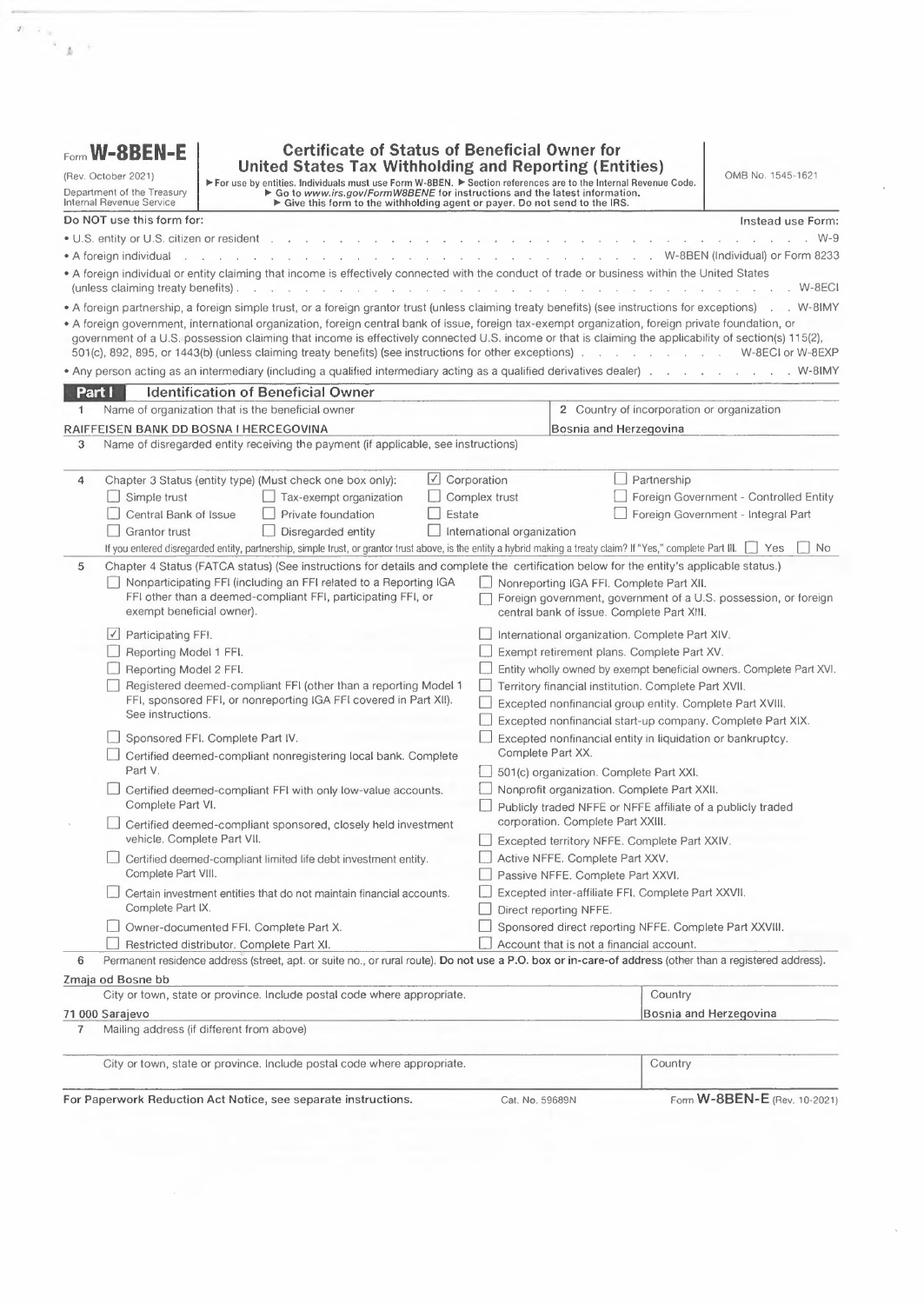|          | Form W-8BEN-E (Rev. 10-2021)                                                                                                                                                                                                                                                                                                                                                                                           | Page 3 |
|----------|------------------------------------------------------------------------------------------------------------------------------------------------------------------------------------------------------------------------------------------------------------------------------------------------------------------------------------------------------------------------------------------------------------------------|--------|
|          | <b>Certified Deemed-Compliant Nonregistering Local Bank</b><br><b>Part V</b><br>I certify that the FFI identified in Part I:                                                                                                                                                                                                                                                                                           |        |
| 18       |                                                                                                                                                                                                                                                                                                                                                                                                                        |        |
|          | • Operates and is licensed solely as a bank or credit union (or similar cooperative credit organization operated without profit) in its country of<br>incorporation or organization;                                                                                                                                                                                                                                   |        |
|          | • Engages primarily in the business of receiving deposits from and making loans to, with respect to a bank, retail customers unrelated to such<br>bank and, with respect to a credit union or similar cooperative credit organization, members, provided that no member has a greater than 5%<br>interest in such credit union or cooperative credit organization;                                                     |        |
|          | . Does not solicit account holders outside its country of organization;                                                                                                                                                                                                                                                                                                                                                |        |
|          | . Has no fixed place of business outside such country (for this purpose, a fixed place of business does not include a location that is not<br>advertised to the public and from which the FFI performs solely administrative support functions);                                                                                                                                                                       |        |
|          | • Has no more than \$175 million in assets on its balance sheet and, if it is a member of an expanded affiliated group, the group has no more<br>than \$500 million in total assets on its consolidated or combined balance sheets; and                                                                                                                                                                                |        |
|          | • Does not have any member of its expanded affiliated group that is a foreign financial institution, other than a foreign financial institution that<br>is incorporated or organized in the same country as the FFI identified in Part I and that meets the requirements set forth in this part.                                                                                                                       |        |
| Part VI  | Certified Deemed-Compliant FFI with Only Low-Value Accounts                                                                                                                                                                                                                                                                                                                                                            |        |
| 19       | $\Box$ I certify that the FFI identified in Part I:                                                                                                                                                                                                                                                                                                                                                                    |        |
|          | · Is not engaged primarily in the business of investing, reinvesting, or trading in securities, partnership interests, commodities, notional<br>principal contracts, insurance or annuity contracts, or any interest (including a futures or forward contract or option) in such security,<br>partnership interest, commodity, notional principal contract, insurance contract or annuity contract;                    |        |
|          | . No financial account maintained by the FFI or any member of its expanded affiliated group, if any, has a balance or value in excess of<br>\$50,000 (as determined after applying applicable account aggregation rules); and                                                                                                                                                                                          |        |
|          | . Neither the FFI nor the entire expanded affiliated group, if any, of the FFI, have more than \$50 million in assets on its consolidated or<br>combined balance sheet as of the end of its most recent accounting year.                                                                                                                                                                                               |        |
| Part VII | Certified Deemed-Compliant Sponsored, Closely Held Investment Vehicle                                                                                                                                                                                                                                                                                                                                                  |        |
| 20       | Name of sponsoring entity:                                                                                                                                                                                                                                                                                                                                                                                             |        |
| 21       | $\Box$ I certify that the entity identified in Part I:                                                                                                                                                                                                                                                                                                                                                                 |        |
|          | • Is an FFI solely because it is an investment entity described in Regulations section 1.1471-5(e)(4);                                                                                                                                                                                                                                                                                                                 |        |
|          | • Is not a QI, WP, or WT;                                                                                                                                                                                                                                                                                                                                                                                              |        |
|          | . Will have all of its due diligence, withholding, and reporting responsibilities (determined as if the FFI were a participating FFI) fulfilled by the<br>sponsoring entity identified on line 20; and                                                                                                                                                                                                                 |        |
|          | • 20 or fewer individuals own all of the debt and equity interests in the entity (disregarding debt interests owned by U.S. financial institutions,<br>participating FFIs, registered deemed-compliant FFIs, and certified deemed-compliant FFIs and equity interests owned by an entity if that<br>entity owns 100% of the equity interests in the FFI and is itself a sponsored FFI).                                |        |
|          | <b>Part VIII</b><br><b>Certified Deemed-Compliant Limited Life Debt Investment Entity</b>                                                                                                                                                                                                                                                                                                                              |        |
| 22       | $\Box$ I certify that the entity identified in Part I:                                                                                                                                                                                                                                                                                                                                                                 |        |
|          | . Was in existence as of January 17, 2013;                                                                                                                                                                                                                                                                                                                                                                             |        |
|          | • Issued all classes of its debt or equity interests to investors on or before January 17, 2013, pursuant to a trust indenture or similar agreement; and<br>• Is certified deemed-compliant because it satisfies the requirements to be treated as a limited life debt investment entity (such as the<br>restrictions with respect to its assets and other requirements under Regulations section 1.1471-5(f)(2)(iv)). |        |
|          | Part IX<br>Certain Investment Entities that Do Not Maintain Financial Accounts                                                                                                                                                                                                                                                                                                                                         |        |
| 23       | $\Box$ I certify that the entity identified in Part I:                                                                                                                                                                                                                                                                                                                                                                 |        |
|          | · Is a financial institution solely because it is an investment entity described in Regulations section 1.1471-5(e)(4)(i)(A), and                                                                                                                                                                                                                                                                                      |        |
|          | • Does not maintain financial accounts.                                                                                                                                                                                                                                                                                                                                                                                |        |
| Part X   | <b>Owner-Documented FFI</b>                                                                                                                                                                                                                                                                                                                                                                                            |        |
|          | Note: This status only applies if the U.S. financial institution, participating FFI, or reporting Model 1 FFI to which this form is given has agreed that it will<br>treat the FFI as an owner-documented FFI (see instructions for eligibility requirements). In addition, the FFI must make the certifications below.                                                                                                |        |
| 24a      | (All owner-documented FFIs check here) I certify that the FFI identified in Part I:                                                                                                                                                                                                                                                                                                                                    |        |
|          | · Does not act as an intermediary;                                                                                                                                                                                                                                                                                                                                                                                     |        |
|          | . Does not accept deposits in the ordinary course of a banking or similar business;                                                                                                                                                                                                                                                                                                                                    |        |
|          | . Does not hold, as a substantial portion of its business, financial assets for the account of others;                                                                                                                                                                                                                                                                                                                 |        |
|          | • Is not an insurance company (or the holding company of an insurance company) that issues or is obligated to make payments with respect to<br>a financial account;                                                                                                                                                                                                                                                    |        |
|          | • Is not owned by or in an expanded affiliated group with an entity that accepts deposits in the ordinary course of a banking or similar<br>business, holds, as a substantial portion of its business, financial assets for the account of others, or is an insurance company (or the holding<br>company of an insurance company) that issues or is obligated to make payments with respect to a financial account;    |        |

• Does not maintain <sup>a</sup> financial account for any nonparticipating FFI; and

 $\sim$   $\alpha$  $\bar{I}$ 

 $\mathcal{A}=\mathcal{I}$ 

• Does not have any specified U.S. persons that own an equity interest or debt interest (other than <sup>a</sup> debt interest that is not <sup>a</sup> financial account or that has <sup>a</sup> balance or value not exceeding \$50,000) in the FFI other than those identified on the FFI owner reporting statement.

For**W-8BEN-E** (Rev. 10-2021)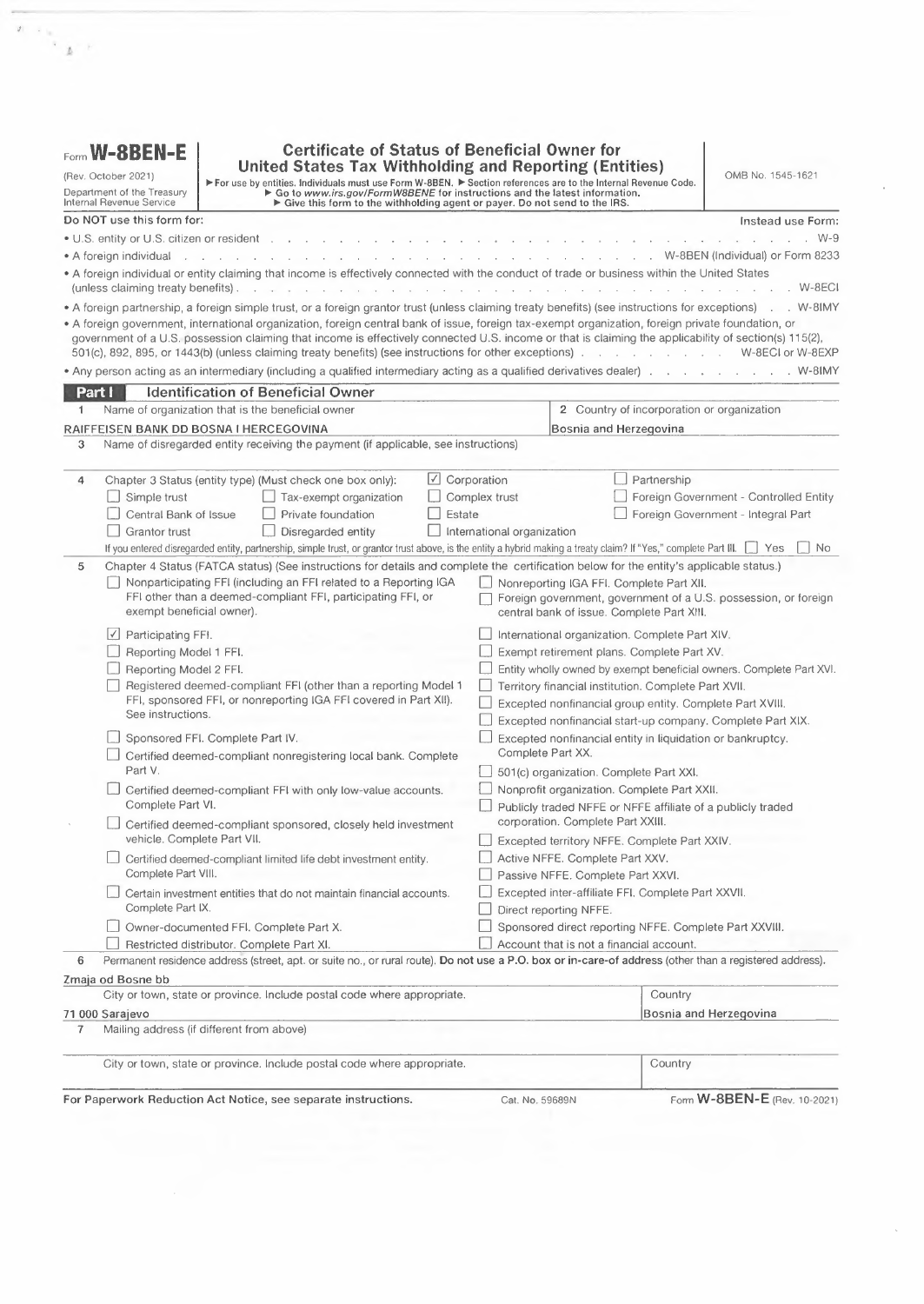|         | Form W-8BEN-E (Rev. 10-2021)                                                                                                                                                                                                                                                                                                                                                                                                                                                                                                                                                                                                                                                                                                | Page 4 |
|---------|-----------------------------------------------------------------------------------------------------------------------------------------------------------------------------------------------------------------------------------------------------------------------------------------------------------------------------------------------------------------------------------------------------------------------------------------------------------------------------------------------------------------------------------------------------------------------------------------------------------------------------------------------------------------------------------------------------------------------------|--------|
| Part X  | <b>Owner-Documented FFI (continued)</b>                                                                                                                                                                                                                                                                                                                                                                                                                                                                                                                                                                                                                                                                                     |        |
|         | Check box 24b or 24c, whichever applies.                                                                                                                                                                                                                                                                                                                                                                                                                                                                                                                                                                                                                                                                                    |        |
| b       | $\Box$ I certify that the FFI identified in Part I:                                                                                                                                                                                                                                                                                                                                                                                                                                                                                                                                                                                                                                                                         |        |
|         | . Has provided, or will provide, an FFI owner reporting statement that contains:                                                                                                                                                                                                                                                                                                                                                                                                                                                                                                                                                                                                                                            |        |
|         | (i) The name, address, TIN (if any), chapter 4 status, and type of documentation provided (if required) of every individual and specified<br>U.S. person that owns a direct or indirect equity interest in the owner-documented FFI (looking through all entities other than specified<br>U.S. persons);                                                                                                                                                                                                                                                                                                                                                                                                                    |        |
|         | (ii) The name, address, TIN (if any), and chapter 4 status of every individual and specified U.S. person that owns a debt interest in the<br>owner-documented FFI (including any indirect debt interest, which includes debt interests in any entity that directly or indirectly owns<br>the payee or any direct or indirect equity interest in a debt holder of the payee) that constitutes a financial account in excess of<br>\$50,000 (disregarding all such debt interests owned by participating FFIs, registered deemed-compliant FFIs, certified deemed-<br>compliant FFIs, excepted NFFEs, exempt beneficial owners, or U.S. persons other than specified U.S. persons); and                                       |        |
|         | (iii) Any additional information the withholding agent requests in order to fulfill its obligations with respect to the entity.                                                                                                                                                                                                                                                                                                                                                                                                                                                                                                                                                                                             |        |
|         | • Has provided, or will provide, valid documentation meeting the requirements of Regulations section 1.1471-3(d)(6)(iii) for each person<br>identified in the FFI owner reporting statement.                                                                                                                                                                                                                                                                                                                                                                                                                                                                                                                                |        |
| c       | I certify that the FFI identified in Part I has provided, or will provide, an auditor's letter, signed within 4 years of the date of payment,<br>from an independent accounting firm or legal representative with a location in the United States stating that the firm or representative has<br>reviewed the FFI's documentation with respect to all of its owners and debt holders identified in Regulations section 1.1471-3(d)(6)(iv)(A)(2),<br>and that the FFI meets all the requirements to be an owner-documented FFI. The FFI identified in Part I has also provided, or will provide,<br>an FFI owner reporting statement of its owners that are specified U.S. persons and Form(s) W-9, with applicable waivers. |        |
|         | Check box 24d if applicable (optional, see instructions).                                                                                                                                                                                                                                                                                                                                                                                                                                                                                                                                                                                                                                                                   |        |
| d       | I certify that the entity identified on line 1 is a trust that does not have any contingent beneficiaries or designated classes with unidentified<br>beneficiaries.                                                                                                                                                                                                                                                                                                                                                                                                                                                                                                                                                         |        |
| Part XI | <b>Restricted Distributor</b>                                                                                                                                                                                                                                                                                                                                                                                                                                                                                                                                                                                                                                                                                               |        |
| 25a     | $\Box$ (All restricted distributors check here) I certify that the entity identified in Part I:                                                                                                                                                                                                                                                                                                                                                                                                                                                                                                                                                                                                                             |        |
|         | . Operates as a distributor with respect to debt or equity interests of the restricted fund with respect to which this form is furnished;                                                                                                                                                                                                                                                                                                                                                                                                                                                                                                                                                                                   |        |
|         | . Provides investment services to at least 30 customers unrelated to each other and less than half of its customers are related to each other;                                                                                                                                                                                                                                                                                                                                                                                                                                                                                                                                                                              |        |
|         | • Is required to perform AML due diligence procedures under the anti-money laundering laws of its country of organization (which is an FATF-<br>compliant jurisdiction);                                                                                                                                                                                                                                                                                                                                                                                                                                                                                                                                                    |        |
|         | . Operates solely in its country of incorporation or organization, has no fixed place of business outside of that country, and has the same<br>country of incorporation or organization as all members of its affiliated group, if any;                                                                                                                                                                                                                                                                                                                                                                                                                                                                                     |        |
|         | . Does not solicit customers outside its country of incorporation or organization;                                                                                                                                                                                                                                                                                                                                                                                                                                                                                                                                                                                                                                          |        |
|         | . Has no more than \$175 million in total assets under management and no more than \$7 million in gross revenue on its income statement for<br>the most recent accounting year;                                                                                                                                                                                                                                                                                                                                                                                                                                                                                                                                             |        |
|         | • Is not a member of an expanded affiliated group that has more than \$500 million in total assets under management or more than \$20 million<br>in gross revenue for its most recent accounting year on a combined or consolidated income statement; and                                                                                                                                                                                                                                                                                                                                                                                                                                                                   |        |
|         | . Does not distribute any debt or securities of the restricted fund to specified U.S. persons, passive NFFEs with one or more substantial U.S.<br>owners, or nonparticipating FFIs.                                                                                                                                                                                                                                                                                                                                                                                                                                                                                                                                         |        |
|         | Check box 25b or 25c, whichever applies.                                                                                                                                                                                                                                                                                                                                                                                                                                                                                                                                                                                                                                                                                    |        |
|         | I further certify that with respect to all sales of debt or equity interests in the restricted fund with respect to which this form is furnished that are made<br>after December 31, 2011, the entity identified in Part I:                                                                                                                                                                                                                                                                                                                                                                                                                                                                                                 |        |
| b       | Has been bound by a distribution agreement that contained a general prohibition on the sale of debt or securities to U.S. entities and U.S.<br>resident individuals and is currently bound by a distribution agreement that contains a prohibition of the sale of debt or securities to any<br>specified U.S. person, passive NFFE with one or more substantial U.S. owners, or nonparticipating FFI.                                                                                                                                                                                                                                                                                                                       |        |

<sup>c</sup> O Is currently bound by <sup>a</sup> distribution agreement that contains <sup>a</sup> prohibition on the sale of debt or securities to any specified U.S. person, passive NFFE with one or more substantial U.S. owners, or nonparticipating FFI and, for all sales made prior to the time that such <sup>a</sup> restriction was included in its distribution agreement, has reviewed all accounts related to such sales in accordance with the procedures identified in Regulations section 1,1471-4(c) applicable to preexisting accounts and has redeemed or retired any, or caused the restricted fund to transfer the securities to <sup>a</sup> distributor that is <sup>a</sup> participating FFI or reporting Model <sup>1</sup> FFI securities which were sold to specified U.S. persons, passive NFFEs with one or more substantial U.S. owners, or nonparticipating FFls.

Form **W-8BEN-E** (Rev. 10-2021)

 $\Lambda$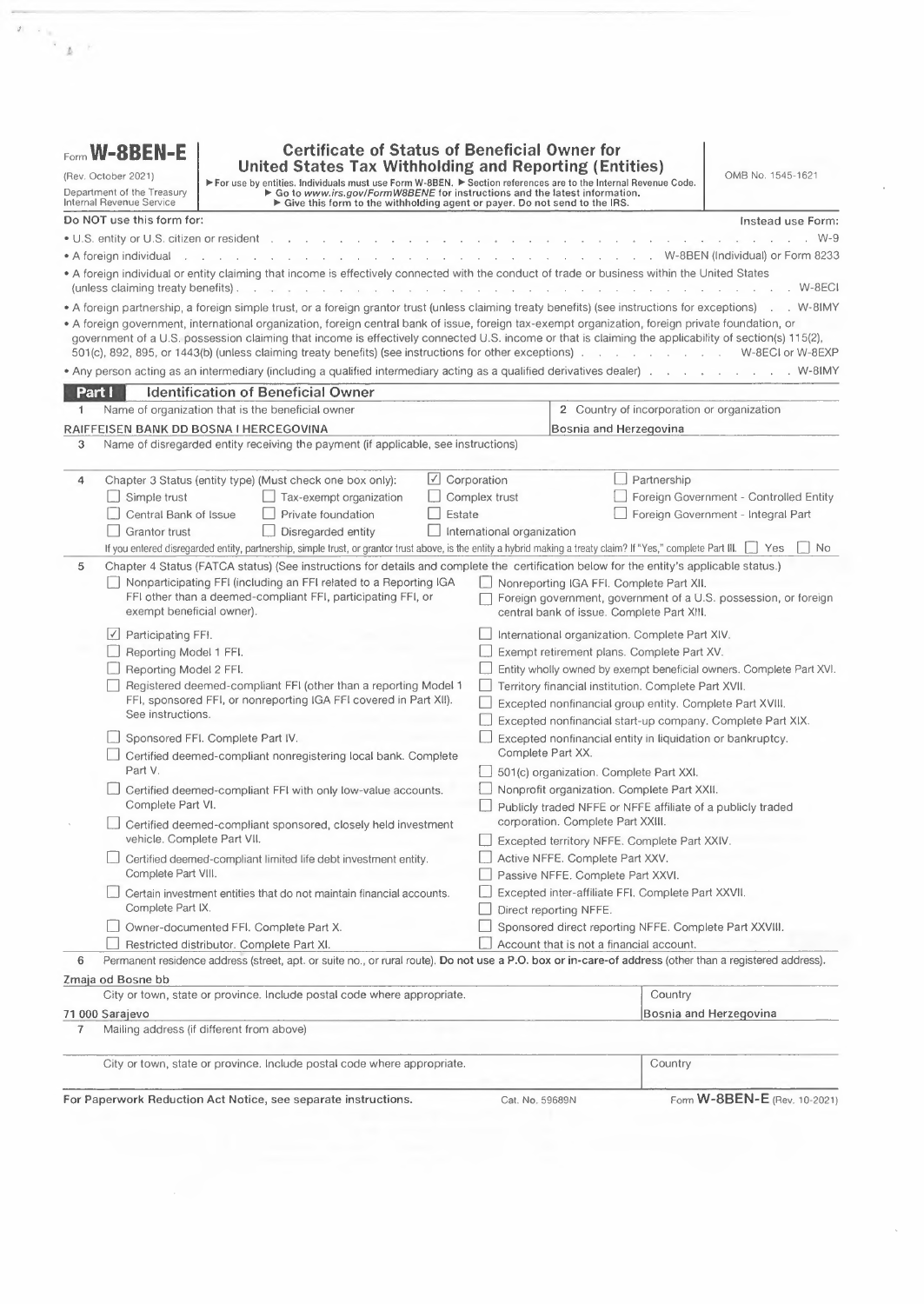## **Part XII** Nonreporting IGA FFI

26 **O** I certify that the entity identified in Part I:

• Meets the requirements to be considered <sup>a</sup> nonreporting financial institution pursuant to an applicable IGA between the United States and . The applicable IGA is a  $\Box$  Model 1 IGA or a  $\Box$  Model 2 IGA; and is treated as <sup>a</sup> (if applicable, see instructions); under the provisions of the applicable IGA or Treasury regulations

• If you are <sup>a</sup> trustee documented trust or <sup>a</sup> sponsored entity, provide the name of the trustee or sponsor \_ The trustee is:  $\Box$  U.S.  $\Box$  Foreign

### **IEEEEUL] Foreign Government, Government of <sup>a</sup> u.s. Possession, or Foreign Central Bank of Issue**

27 **I** I certify that the entity identified in Part I is the beneficial owner of the payment, and is not engaged in commercial financial activities of a type engaged in by an insurance company, custodial institution, or depository institution with respect to the payments, accounts, or obligations for which this form is submitted (except as permitted in Regulations section 1.1471-6(h)(2)). **IERRY EVALUATE:** type engaged in by an insurance compositions for which this form is submit<br> **Part XIV** International Organization<br>
Check box 28a or 28b, whichever applies.

**Check box 28a or 28b, whichever applies.**

**28a J** I certify that the entity identified in Part I is an international organization described in section 7701(a)(18).

- **b**  $\Box$  I certify that the entity identified in Part I:
	- Is comprised primarily of foreign governments;

• Is recognized as an intergovernmental or supranational organization under <sup>a</sup> foreign law similar to the International Organizations Immunities Act or that has in effect <sup>a</sup> headquarters agreement with <sup>a</sup> foreign government;

• The benefit of the entity's income does not inure to any private person; **and**

• Is the beneficial owner of the payment and is not engaged in commercial financial activities of <sup>a</sup> type engaged in by an insurance company, custodial institution, or depository institution with respect to the payments, accounts, or obligations for which this form is submitted (except as permitted in Regulations section 1.1471-6(h)(2)).

#### **Liegist XV Exempt Retirement Plans**

Check box 29a, b, c, d, e, or f, whichever applies.

- 29a  $\Box$  I certify that the entity identified in Part I:
	- Is established in <sup>a</sup> country with which the United States has an income tax treaty in force (see Part Ill if claiming treaty benefits);
	- Is operated principally to administer or provide pension or retirement benefits; **and**

• Is entitled to treaty benefits on income that the fund derives from U.S. sources (or would be entitled to benefits if it derived any such income)

- as <sup>a</sup> resident of the other country which satisfies any applicable limitation on benefits requirement.
- **b**  $\Box$  I certify that the entity identified in Part I:

• Is organized for the provision of retirement, disability, or death benefits (or any combination thereof) to beneficiaries that are former employees of one or more employers in consideration for services rendered;

• No single beneficiary has <sup>a</sup> right to more than 5% of the FFl's assets;

• Is subject to government regulation and provides annual information reporting about its beneficiaries to the relevant tax authorities in the country in which the fund is established or operated; **and**

- (i) Is generally exempt from tax on investment income under the laws of the country in which it is established or operates due to its status as <sup>a</sup> retirement or pension plan;
- (ii) Receives at least 50% of its total contributions from sponsoring employers (disregarding transfers of assets from other plans described in this part, retirement and pension accounts described in an applicable Model <sup>1</sup> or Model <sup>2</sup> IGA, other retirement funds described in an applicable Model <sup>1</sup> or Model <sup>2</sup> 1GA, or accounts described in Regulations section 1.1471-5(b)(2)(i)(A));
- (iii) Either does not permit or penalizes distributions or withdrawals made before the occurrence of specified events related to retirement, disability, or death (except rollover distributions to accounts described in Regulations section 1.1471-5(b)(2)(i)(A) (referring to retirement and pension accounts), to retirement and pension accounts described in an applicable Model <sup>1</sup> or Model <sup>2</sup> 1GA, or to other retirement funds described in this part or in an applicable Model <sup>1</sup> or Model <sup>2</sup> IGA); **or**

**(iv)** Limits contributions by employees to the fund by reference to earned income of the employee or may not exceed \$50,000 annually.

 $\Box$  I certify that the entity identified in Part I:

• Is organized for the provision of retirement, disability, or death benefits (or any combination thereof) to beneficiaries that are former employees of one or more employers in consideration for services rendered;

- Has fewer than 50 participants;
- Is sponsored by one or more employers each of which is not an investment entity or passive NFFE;

• Employee and employer contributions to the fund (disregarding transfers of assets from other plans described in this part, retirement and pension accounts described in an applicable Model <sup>1</sup> or Model <sup>2</sup> IGA, or accounts described in Regulations section 1.1471-5(b)(2)(i)(A)) are limited by reference to earned income and compensation of the employee, respectively;

• Participants that are not residents of the country in which the fund is established or operated are not entitled to more than 20% of the fund's assets; and

• Is subject to government regulation and provides annual information reporting about its beneficiaries to the relevant tax authorities in the country in which the fund is established or operates.

Page 5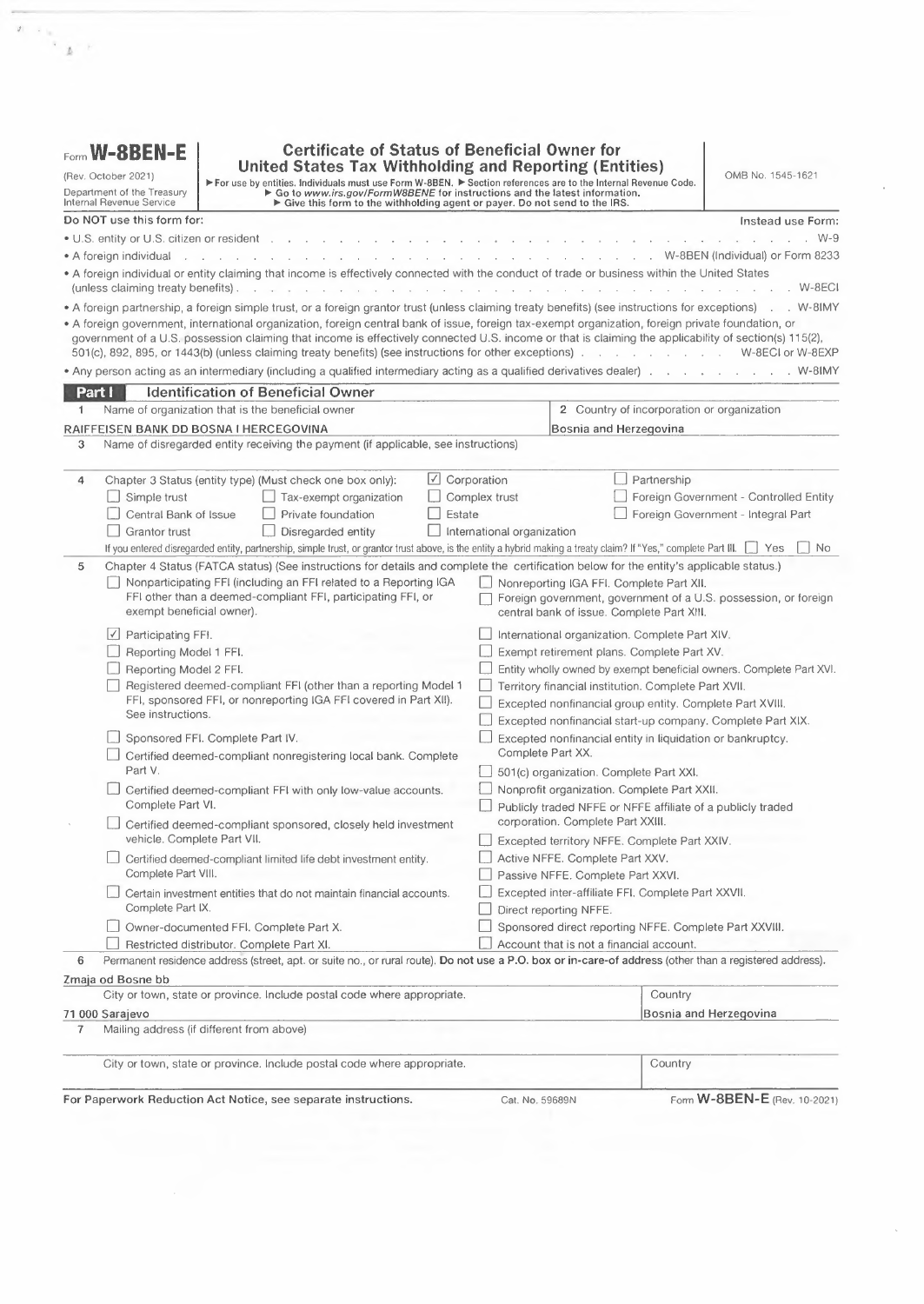| <b>Part XV</b>    | Form W-8BEN-E (Rev. 10-2021)<br><b>Exempt Retirement Plans (continued)</b> | Page 6                                                                                                                                                                                                                                                                                                                                                                                                                                           |
|-------------------|----------------------------------------------------------------------------|--------------------------------------------------------------------------------------------------------------------------------------------------------------------------------------------------------------------------------------------------------------------------------------------------------------------------------------------------------------------------------------------------------------------------------------------------|
| d                 |                                                                            | $\Box$ I certify that the entity identified in Part I is formed pursuant to a pension plan that would meet the requirements of section 401(a), other                                                                                                                                                                                                                                                                                             |
|                   |                                                                            | than the requirement that the plan be funded by a trust created or organized in the United States.                                                                                                                                                                                                                                                                                                                                               |
| е                 |                                                                            | I certify that the entity identified in Part I is established exclusively to earn income for the benefit of one or more retirement funds                                                                                                                                                                                                                                                                                                         |
|                   |                                                                            | described in this part or in an applicable Model 1 or Model 2 IGA, or accounts described in Regulations section 1.1471-5(b)(2)(i)(A) (referring to                                                                                                                                                                                                                                                                                               |
|                   |                                                                            | retirement and pension accounts), or retirement and pension accounts described in an applicable Model 1 or Model 2 IGA.                                                                                                                                                                                                                                                                                                                          |
| f.                | $\Box$ I certify that the entity identified in Part I:                     |                                                                                                                                                                                                                                                                                                                                                                                                                                                  |
|                   | designated by such employees); or                                          | • Is established and sponsored by a foreign government, international organization, central bank of issue, or government of a U.S. possession<br>(each as defined in Regulations section 1.1471-6) or an exempt beneficial owner described in an applicable Model 1 or Model 2 IGA to provide<br>retirement, disability, or death benefits to beneficiaries or participants that are current or former employees of the sponsor (or persons      |
|                   | consideration of personal services performed for the sponsor.              | • Is established and sponsored by a foreign government, international organization, central bank of issue, or government of a U.S. possession<br>(each as defined in Regulations section 1.1471-6) or an exempt beneficial owner described in an applicable Model 1 or Model 2 IGA to provide<br>retirement, disability, or death benefits to beneficiaries or participants that are not current or former employees of such sponsor, but are in |
| <b>Part XVI</b>   |                                                                            | <b>Entity Wholly Owned by Exempt Beneficial Owners</b>                                                                                                                                                                                                                                                                                                                                                                                           |
| 30                | $\Box$ I certify that the entity identified in Part I:                     |                                                                                                                                                                                                                                                                                                                                                                                                                                                  |
|                   | . Is an FFI solely because it is an investment entity;                     |                                                                                                                                                                                                                                                                                                                                                                                                                                                  |
|                   | an applicable Model 1 or Model 2 IGA;                                      | • Each direct holder of an equity interest in the investment entity is an exempt beneficial owner described in Regulations section 1.1471-6 or in                                                                                                                                                                                                                                                                                                |
|                   |                                                                            | . Each direct holder of a debt interest in the investment entity is either a depository institution (with respect to a loan made to such entity) or an<br>exempt beneficial owner described in Regulations section 1.1471-6 or an applicable Model 1 or Model 2 IGA.                                                                                                                                                                             |
|                   | interest in the entity; and                                                | • Has provided an owner reporting statement that contains the name, address, TIN (if any), chapter 4 status, and a description of the type of<br>documentation provided to the withholding agent for every person that owns a debt interest constituting a financial account or direct equity                                                                                                                                                    |
|                   |                                                                            | • Has provided documentation establishing that every owner of the entity is an entity described in Regulations section 1.1471-6(b), (c), (d), (e),<br>(f) and/or (g) without regard to whether such owners are beneficial owners.                                                                                                                                                                                                                |
| <b>Part XVII</b>  | <b>Territory Financial Institution</b>                                     |                                                                                                                                                                                                                                                                                                                                                                                                                                                  |
| 31                | the laws of a possession of the United States.                             | $\Box$ I certify that the entity identified in Part I is a financial institution (other than an investment entity) that is incorporated or organized under                                                                                                                                                                                                                                                                                       |
| <b>Part XVIII</b> | <b>Excepted Nonfinancial Group Entity</b>                                  |                                                                                                                                                                                                                                                                                                                                                                                                                                                  |
| 32                | $\Box$ I certify that the entity identified in Part I:                     |                                                                                                                                                                                                                                                                                                                                                                                                                                                  |
|                   | Regulations section 1.1471-5(e)(5)(i)(C) through (E);                      | • Is a holding company, treasury center, or captive finance company and substantially all of the entity's activities are functions described in                                                                                                                                                                                                                                                                                                  |
|                   |                                                                            | · Is a member of a nonfinancial group described in Regulations section 1.1471-5(e)(5)(i)(B);                                                                                                                                                                                                                                                                                                                                                     |
|                   |                                                                            | . Is not a depository or custodial institution (other than for members of the entity's expanded affiliated group); and                                                                                                                                                                                                                                                                                                                           |
|                   | investment purposes.                                                       | . Does not function (or hold itself out) as an investment fund, such as a private equity fund, venture capital fund, leveraged buyout fund, or any<br>investment vehicle with an investment strategy to acquire or fund companies and then hold interests in those companies as capital assets for                                                                                                                                               |
| <b>Part XIX</b>   |                                                                            | <b>Excepted Nonfinancial Start-Up Company</b>                                                                                                                                                                                                                                                                                                                                                                                                    |
| 33                | I certify that the entity identified in Part I:                            |                                                                                                                                                                                                                                                                                                                                                                                                                                                  |
|                   |                                                                            | • Was formed on (or, in the case of a new line of business, the date of board resolution approving the new line of business)                                                                                                                                                                                                                                                                                                                     |
|                   | (date must be less than 24 months prior to date of payment);               |                                                                                                                                                                                                                                                                                                                                                                                                                                                  |
|                   | business other than that of a financial institution or passive NFFE;       | • Is not yet operating a business and has no prior operating history or is investing capital in assets with the intent to operate a new line of                                                                                                                                                                                                                                                                                                  |
|                   |                                                                            | • Is investing capital into assets with the intent to operate a business other than that of a financial institution; and                                                                                                                                                                                                                                                                                                                         |
|                   |                                                                            | • Does not function (or hold itself out) as an investment fund, such as a private equity fund, venture capital fund, leveraged buyout fund, or any<br>investment vehicle whose purpose is to acquire or fund companies and then hold interests in those companies as capital assets for investment purposes.                                                                                                                                     |
| <b>Part XX</b>    |                                                                            | <b>Excepted Nonfinancial Entity in Liquidation or Bankruptcy</b>                                                                                                                                                                                                                                                                                                                                                                                 |
| 34                | $\Box$ I certify that the entity identified in Part I:                     | • Filed a plan of liquidation, filed a plan of reorganization, or filed for bankruptcy on                                                                                                                                                                                                                                                                                                                                                        |
|                   |                                                                            | • During the past 5 years has not been engaged in business as a financial institution or acted as a passive NFFE;                                                                                                                                                                                                                                                                                                                                |
|                   | entity; and                                                                | • Is either liquidating or emerging from a reorganization or bankruptcy with the intent to continue or recommence operations as a nonfinancial                                                                                                                                                                                                                                                                                                   |
|                   | bankruptcy or liquidation for more than 3 years.                           | • Has, or will provide, documentary evidence such as a bankruptcy filing or other public documentation that supports its claim if it remains in                                                                                                                                                                                                                                                                                                  |

 $\sim$  $\mathcal{A}^{\text{in}}(\mathcal{A})$ 

 $\mathcal{F}=\left\langle \mathcal{F}\right\rangle$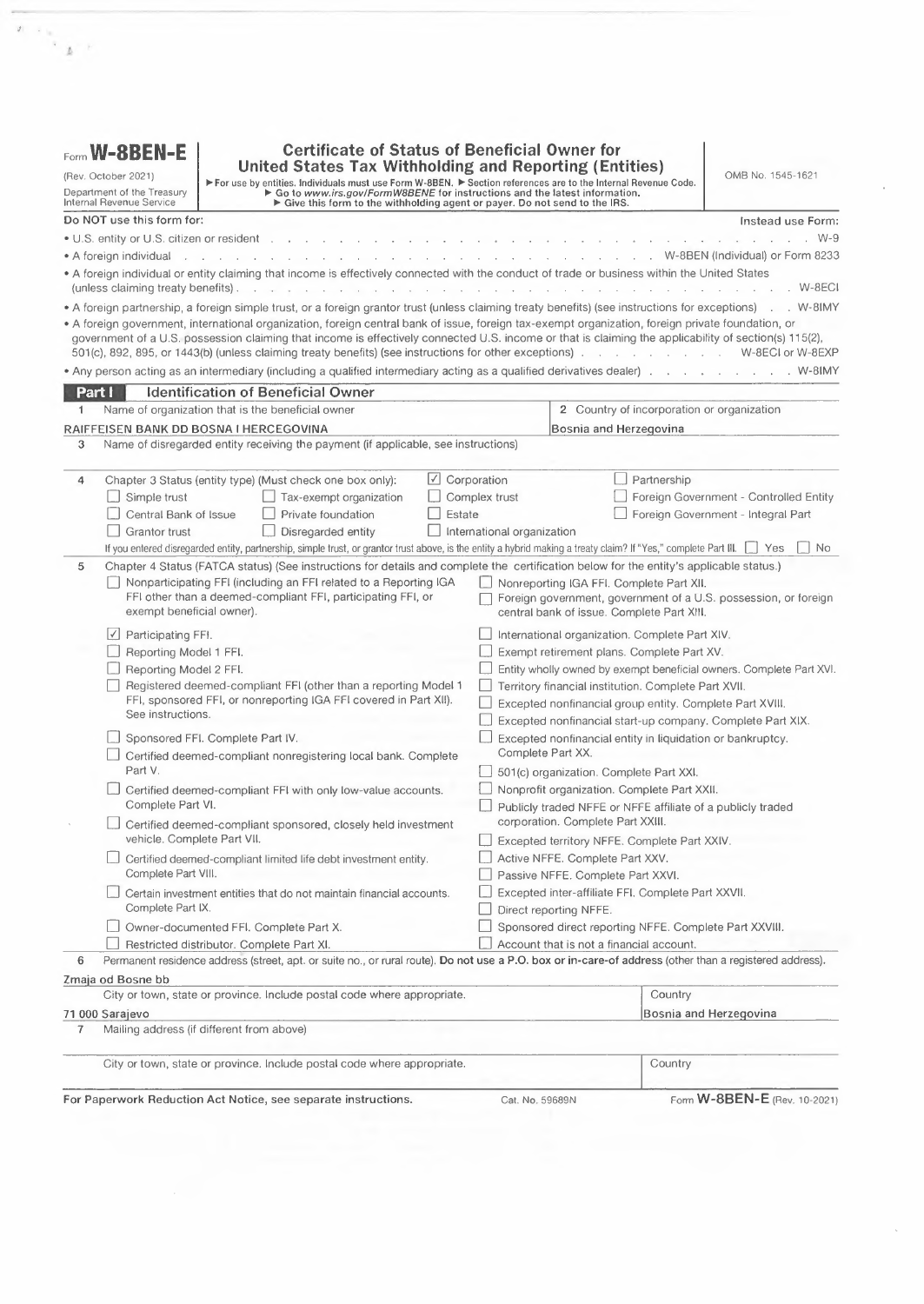# **Part XXI** 501(c) Organization<br>35 **Legending** Legending that the entity identifies

□ I certify that the entity identified in Part I is a 501(c) organization that:

• Has been issued a determination letter from the IRS that is currently in effect concluding that the payee is a section 501(c) organization that is dated

dated,**or** • Has provided <sup>a</sup> copy of an opinion from U.S. counsel certifying that the payee is <sup>a</sup> section 501(c) organization {without regard to whether the payee is <sup>a</sup> foreign private foundation).

# **[Part XXII | Nonprofit Organization**<br>**[36 h**] Leertify that the entity identified in **1**

**<sup>36</sup>** O <sup>I</sup> certify that the entity identified in Part <sup>I</sup> is <sup>a</sup> nonprofit organization that meets the following requirements.

- The entity is established and maintained in its country of residence exclusively for religious, charitable, scientific, artistic, cultural or educational purposes;
- The entity is exempt from income tax in its country of residence;
- The entity has no shareholders or members who have <sup>a</sup> proprietary or beneficial interest in its income or assets;

• Neither the applicable laws of the entity's country of residence nor the entity's formation documents permit any income or assets of the entity to be distributed to, or applied for the benefit of, <sup>a</sup> private person or noncharitable entity other than pursuant to the conduct of the entity's charitable activities or as payment of reasonable compensation for services rendered or payment representing the fair market value of property which the entity has purchased; **and**

• The applicable laws of the entity's country of residence or the entity's formation documents require that, upon the entity's liquidation or dissolution, all of its assets be distributed to an entity that is <sup>a</sup> foreign government, an integral part of <sup>a</sup> foreign government, <sup>a</sup> controlled entity of <sup>a</sup> foreign government, or another organization that is described in this part or escheats to the government of the entity's country of residence or any political subdivision thereof.

### **EE;I Publicly Traded NFFE or NFFE Affiliate of <sup>a</sup> Publicly Traded Corporation**

**Check box 37a or 37b, whichever applies.**

**37a** □ I certify that:

- The entity identified in Part <sup>I</sup> is <sup>a</sup> foreign corporation that is not <sup>a</sup> financial institution; **and**
- The stock of such corporation is regularly traded on one or more established securities markets, including \_
- {name one securities exchange upon which the stock is regularly traded).
- $\Box$  I certify that:
	- The entity identified in Part <sup>I</sup> is <sup>a</sup> foreign corporation that is not <sup>a</sup> financial institution;

• The entity identified in Part <sup>I</sup> is <sup>a</sup> member of the same expanded affiliated group as an entity the stock of which is regularly traded on an established securities market;

• The name of the entity, the stock of which is regularly traded on an established securities market, is **\_\_\_\_\_\_\_\_\_\_\_\_\_;and**

• The name of the securities market on which the stock is regularly traded is -------------------------

# **Excepted Territory NFFE**<br>**88 • El Lectify that:**

- $\Box$  I certify that:
- The entity identified in Part <sup>I</sup> is an entity that is organized in <sup>a</sup> possession of the United States;
- The entity identified in Part I:
	- {i) Does not accept deposits in the ordinary course of <sup>a</sup> banking or similar business;
	- {ii) Does not hold, as <sup>a</sup> substantial portion of its business, financial assets for the account of others; or
	- {iii) Is not an insurance company {or the holding company of an insurance company) that issues or is obligated to make payments with respect to <sup>a</sup> financial account; and
- All of the owners of the entity identified in Part <sup>I</sup> are bona fide residents of the possession in which the NFFE is organized or incorporated.

## **Part XXV** Active NFFE

 $\Box$  I certify that:

- The entity identified in Part <sup>I</sup> is <sup>a</sup> foreign entity that is not <sup>a</sup> financial institution;
- Less than 50% of such entity's gross income for the preceding calendar year is passive income; and

• Less than 50% of the assets held by such entity are assets that produce or are held for the production of passive income {calculated as <sup>a</sup> weighted average of the percentage of passive assets measured quarterly) (see instructions for the definition of passive income).

#### **Part XXVI** Passive NFFE

40a  $\Box$  I certify that the entity identified in Part I is a foreign entity that is not a financial institution (other than an investment entity organized in a possession of the United States) and is not certifying its status as a publicly traded NFFE (or affiliate), excepted territory NFFE, active NFFE, direct reporting NFFE, or sponsored direct reporting NFFE.

### Check box 40b or 40c, whichever applies.

- <sup>b</sup> [\_] lfurther certify that the entity identified in Part lhas no substantial U.S, owners (or, if applicable, no controlling U.S. persons); or
- c  $\Box$  I further certify that the entity identified in Part I has provided the name, address, and TIN of each substantial U.S. owner (or, if applicable, controlling U.S. person) of the NFFE in Part XXIX.

Page **7**